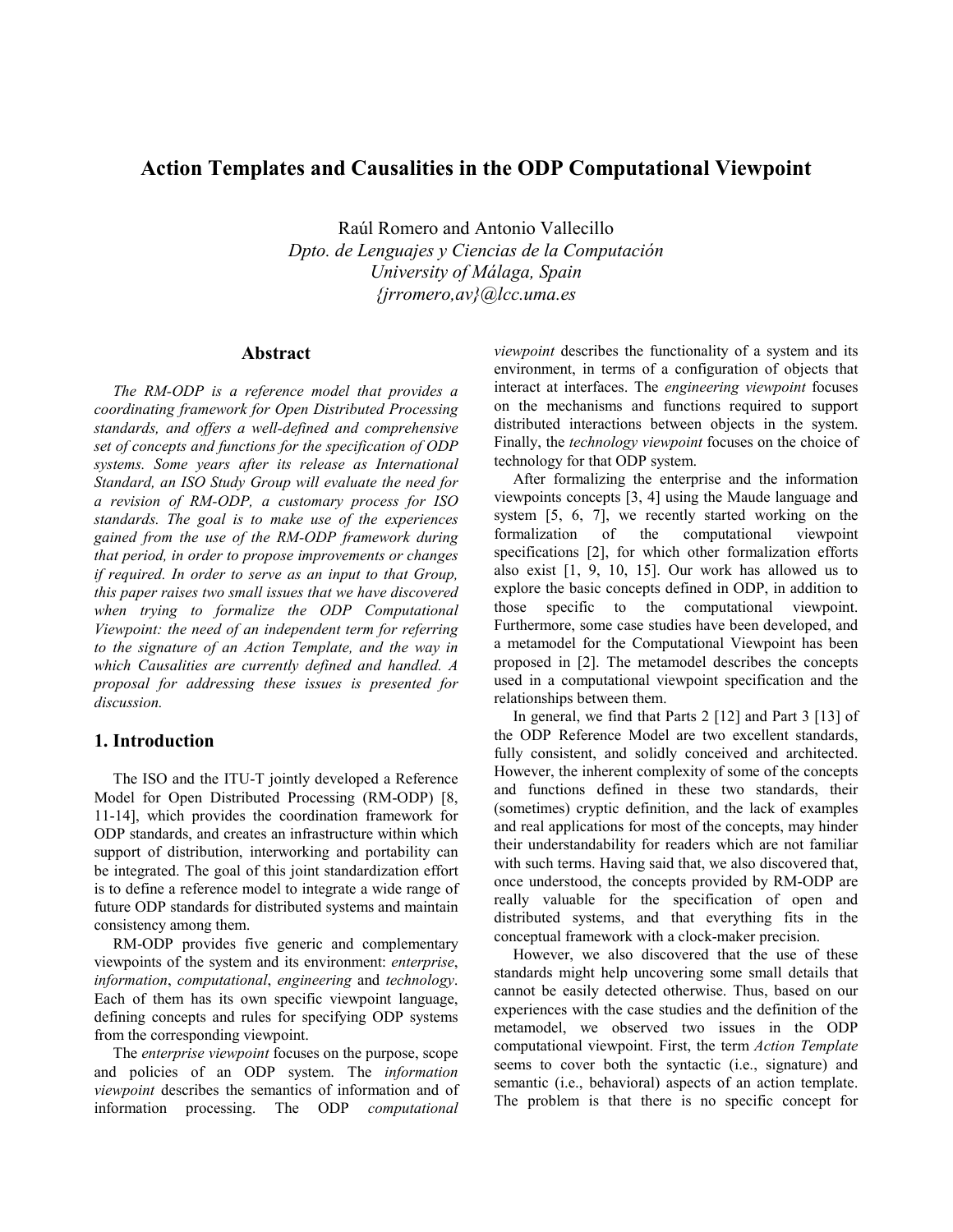referring just to the signature of an action template, which may seem to be required in some situations, as we shall later see. To solve this issue we propose, roughly, to include the concept *Interaction Signature*, which will specify just the syntactic part of an Action Template.

The second issue has to do with the way in which the concept of *Causality* is used. The Standard allows specifying causalities at different granularity levels (object, interface signature, and action template), but in an asymmetric manner. We propose a homogeneous treatment of causalities for both interface signatures and action templates.

In this paper we will discuss these two issues in more detail, together with the corresponding proposals for addressing them. Our proposals try to serve as an input for the current ODP revision work, and for discussion purposes.

The structure of this document is as follows. First, Section 2 describes inconsistencies found when dealing with the concept of *Action Template*. Section 3 deals with the distinction between *causalities* contained at the object, interface, and action template levels. Finally, Section 5 draws some conclusions.

## **2. Action Templates**

The problem we found with action templates is about the way in which this concept is used for defining operation, signal, and stream signatures. In particular, the problem appeared in the metamodel when trying to model the existing relation between interface signatures, interaction signatures, and action templates.

First, according to Part 2 [12–9.11], a *Template* is "*the specification of the common features of a collection of <X>s in sufficient detail that an <X> can be instantiated using it*". From this definition, we directly obtain that an *Action Template* can be defined as "*the specification of the common features of a collection of actions in sufficient detail that an action can be instantiated using it*."

Then, we looked at how Action Templates are used in Part 3 in the Computational Viewpoint, in which they play a very relevant role.

First, we see that Part 3 indicates [13 – 7.1.12] that "*an announcement signature is an action template*" (the underlined text is ours). Another reference appears when referring to interrogation signatures. Although we expected a similar definition, what we find in Part 3 is that "*an interrogation signature comprises an action template*" [13 – 7.1.12].

The concept *action template* appears again when defining stream interface signatures, which comprise a finite set of action templates.

So the first issue is whether signatures "are" action templates, or "comprise" action templates.

Furthermore, there is the issue of the way in which action templates are used in Part 3 for defining signatures. Commonly, signatures (of both interactions and interfaces) are considered to remain at the syntactic level, i.e., they are supposed to describe just the names and types of the actions and their parameters. Semantic information (e.g., behavior) is not usually covered by signatures. However, this does not seem to be consistent with the use of action templates for defining signatures, since action templates might also include behavioral specifications (cf. Part 2).

Certainly, this is also corroborated by Part  $4 \mid 14 -$ 4.4.2.12], which states that: "*It should be noted that the text in ITU-T Rec. X.902 | ISO/IEC 10746-2 treats an interface signature as a set of action templates associated with the interactions of an interface. Given that an action template is likely to include semantic information as well as syntactic. Common interpretations of interface signature deal primarily at the syntactic level, however.*  […]".

We propose to solve these two issues by introducing a term that refers to the syntactic information specified by an action template, and that we have called *Interaction Signature*. This term can be used to define the signatures of announcements, interrogations, terminations, signals and flows (see Figure 1), that now are Interaction Signatures. This does not contradict the current standard text and, in fact, allows the separation of the syntactic and the semantic information specified by an action template.

Moreover, interface signatures (an abstract class that simply generalizes operation, signal and stream interface signatures) now comprise sets of interaction signatures, which seems to be more in line with the intent of the RM-ODP standard.

Finally, and as shown in the figure, the parameters of the action template are now associated to the syntactic part of such action template, that is, to its *Interaction Signature*, which also seems to be more natural than attaching them directly to the *Action Template*.

# **3. Causalities**

Clause 13.3 of Part 2 states that "*the identification of causality allows the categorization of roles of interacting objects*". Furthermore, that clause provides "*a basic set of roles*" and specifies that a "*causality implies a constraint on each behaviour of the participating objects while they are interacting*".

Meanwhile, Clause 7.1 of Part 3 defines where the indication of the causality must be defined in each case, and for each element. For signal interfaces, their interface signatures "*comprise a set of finite action templates, one*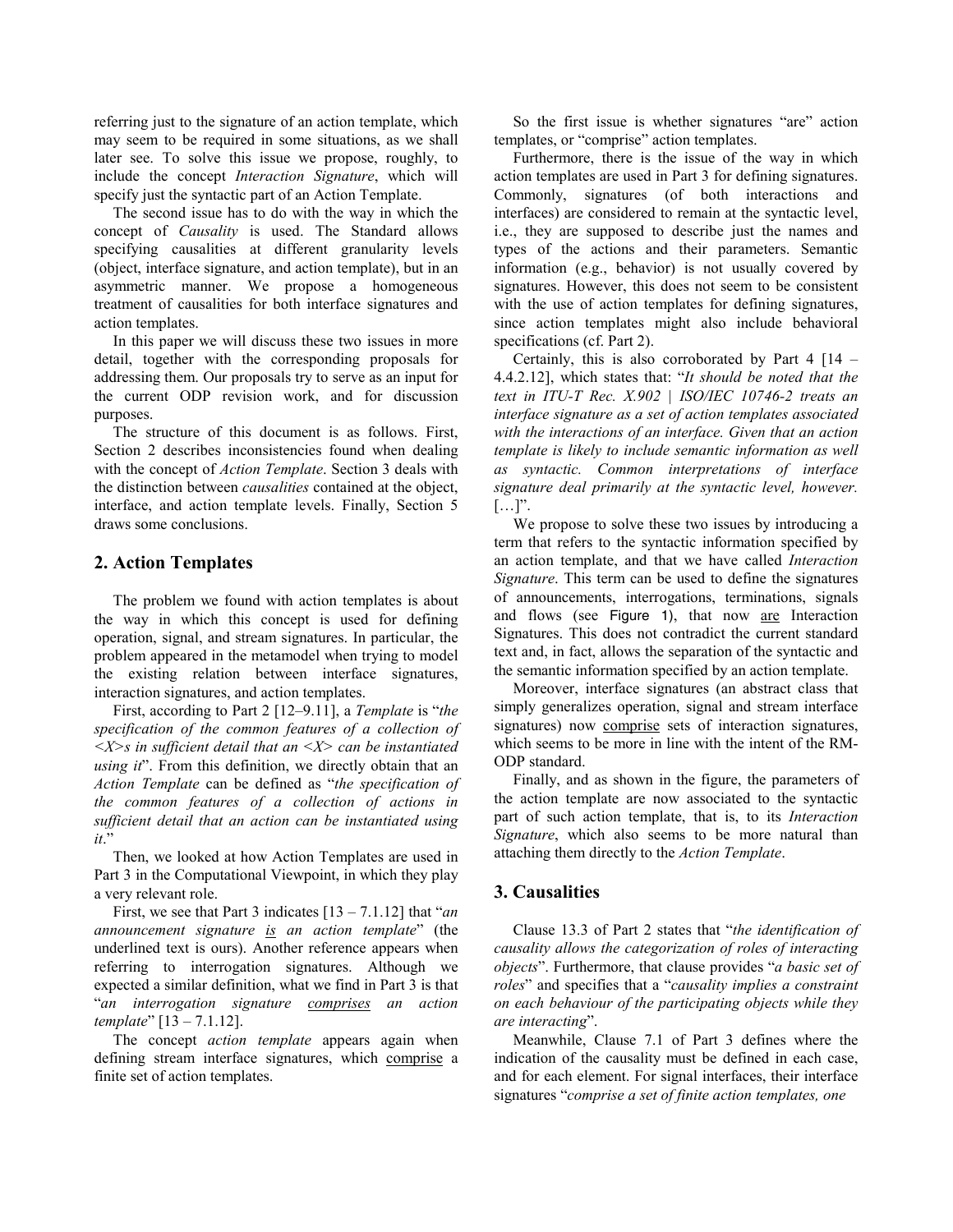

Figure 1. Interaction signatures specify the syntactic information of Action Templates

*for each type of signal in the interface. Each action template comprises the name of that signal, the number, name and types of its parameters and an indication of causality with respect to the object which instantiates the template*". Same for stream interfaces. However, for operation interfaces we noticed that causalities are not treated in the same way. In that case, the operation interface signature comprises, apart from a set of announcement and interrogation signatures, as appropriate, the indication of causality for the interface as a whole with respect to the object that instantiates the template.

Clause 7.2.2 of Part 3 (Interaction Rules) clearly refers to the causality "*in the interface's signature*", that seems to support the specification of causalities at the interface signature level. More precisely, sub-clauses 7.2.2.1 and 7.2.2.2 are clear and explicit when referring to this issue.

According to signal interaction rules [13 – 7.2.2.1], "*a computational object offering a signal interface of a given signal interface type* 

- *initiates signals that have initiating causality in the interface's signature;*
- *responds to signal that have responding causality in the interface's signature.*"

Similarly, according to stream interaction rules [13 – 7.2.2.2], "*a computational object offering a stream interface* 

- *generates flows that have producer causality in the interface's signature;*
- *receives flows that have consumer causality in the interface's signature."*

Thus, we find that, whereas the indication of causality for signal and stream interfaces is defined at the action template level, for operations it is defined at the object's interface signature level.

One of the reasons behind these decisions seems to be the fact that, for operations, the causality indication provided by the interface signature determines the causality for each action template in the interface, depending on what we are really using: invocations or terminations. However, when dealing with signal or stream interface signatures, which comprise signals or flows that may go in different directions (i.e., incoming and outgoing actions), there is no clear relationship between the causality of the interface signature, and the causalities of the individual interactions that comprise the interface signature. Thus, causalities should be defined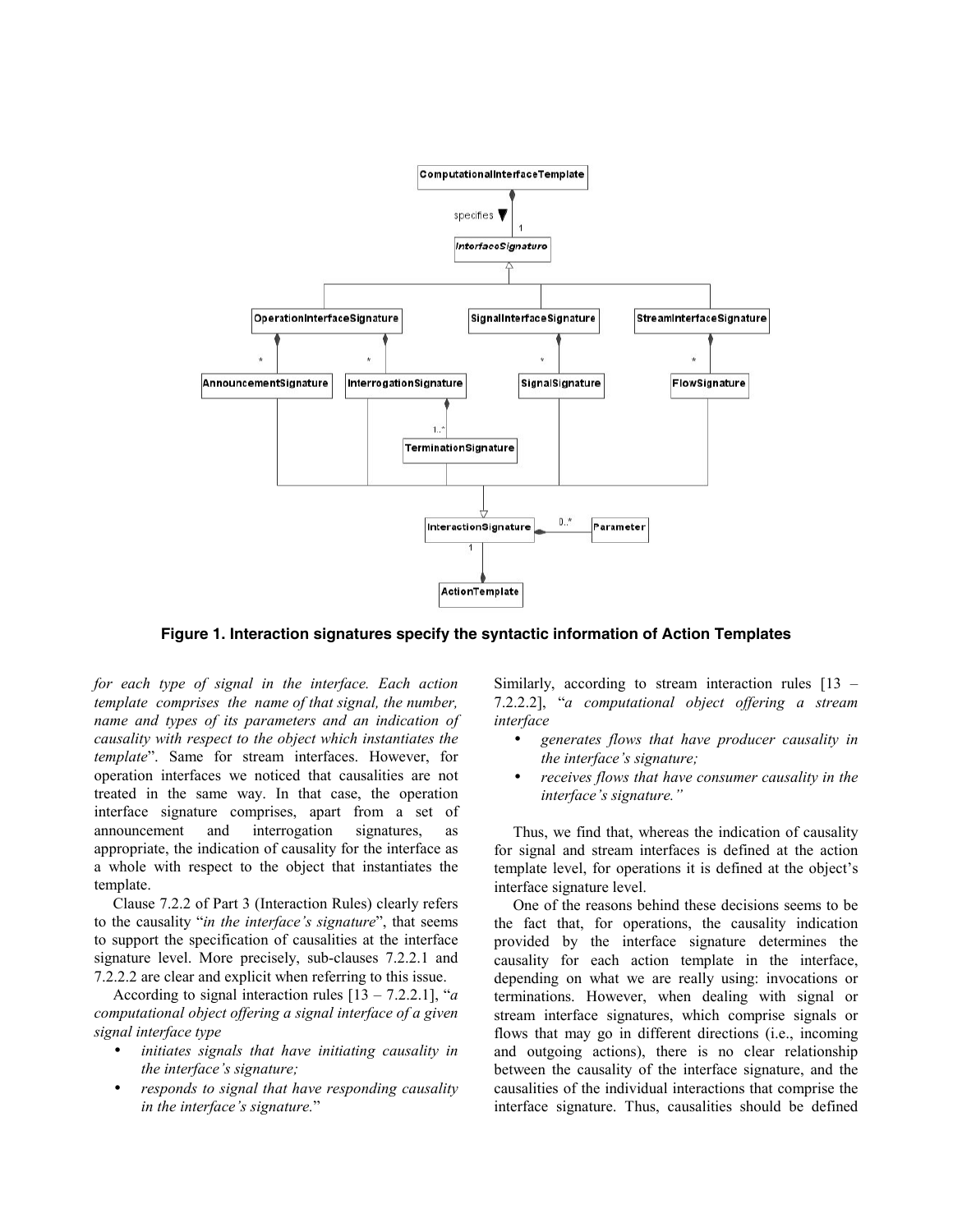both for the interface with respect to the object that interacts and for each individual action template.

For example, let us consider a simple stream. Its signature could have both incoming and outgoing action templates defined for it. However, as mentioned in the interaction rules, we need to consider an indication of causality with respect to the role that the computational object plays in the communication process. This requires indicating that causality in the interface signature, which would indicate the object that produces the flow and the object that consumes it.

To address this issue, we propose to include causality definitions at both levels. However, calling it "causality" at both levels might be confusing too. Actually, the definition of causality in Part 2 refers to objects only, i.e., the granularity of causality is defined at the object level – more precisely at the object's interface signature level. But in Part 3, causality indications seem to be used at two different levels: object interface signature and action template. There is a clear need to align the granularities for these different definitions.

Thus, we propose defining causalities in every level at which this term is involved. This means incorporating causalities in individual action templates and in interface signatures. In operations, in which the causality defined at the interface signature level determines the causality of the individual interactions, a constraint should enforce such a relationship.

Figure 2 shows our proposal, where the indication of causality appears not only at the interface signature level—to specify the roles played by computational objects in the communication process as a whole—but also at the interaction signature level.



Figure 2. Indication of causality at two levels

#### **4. Conclusions**

RM-ODP was created at the beginning of last decade, but it is becoming now probably the best framework for specifying and developing large open and distributed applications. In the first place, the complexity of the applications is reaching the level where many traditional software engineering methods do not seem to be able to cope with. However, RM-ODP was specifically conceived to specify those large and complex open systems, and therefore is perfectly fit to address their specification and design. Furthermore, the level of maturity reached by the RM-ODP seems to be the adequate to fulfill the requirements of current businesses and organizations.

Some years after its release as International Standard, an ISO Study Group will evaluate the need for a revision of RM-ODP, a customary process for ISO standards. The goal is to make use of the experiences gained from the use of the RM-ODP during that period, in order to "tune" it according to the findings, and to propose improvements or changes if required.

In order to serve as an input to that Group, this paper has raised two issues that we discovered when trying to formalize the ODP Computational Viewpoint: the need of an independent term for referring to the signature of an Action Template (without taking into consideration the semantic information that an action template also contains), and the way in which Causalities are currently defined and handled. Proposals for addressing these issues have been presented. First, the term Interaction Signature has been proposed for capturing the syntactic aspects of an action template. This allows a consistent definition of all interaction signatures (announcements, interrogations, terminations, signals and flows), as shown in Figure 1. Second, we propose the definition of causalities at two levels: interface signature and interaction signature. This seems to resolve the apparent mismatch in Part 3 of the RM-ODP standard.

Finally, just to mention the need for more examples, case studies and documents describing experiences in the use of RM-ODP, in order to help software engineers fully understand the concepts in the Reference Model, whose complexity (and sometimes cryptic definitions) make them difficult to learn, understand, and properly use to specify and design large open distributed applications.

**Acknowledgements** The authors would like to acknowledge the work of many ODP experts who have been involved in investigating and addressing the problems of the computational specification of ODP systems. Although the views in this paper are the authors' solely responsibility, they could not have been formulated without the detailed discussions with ISO experts on ODP, in particular with Akira Tanaka and Dave Akehurst.